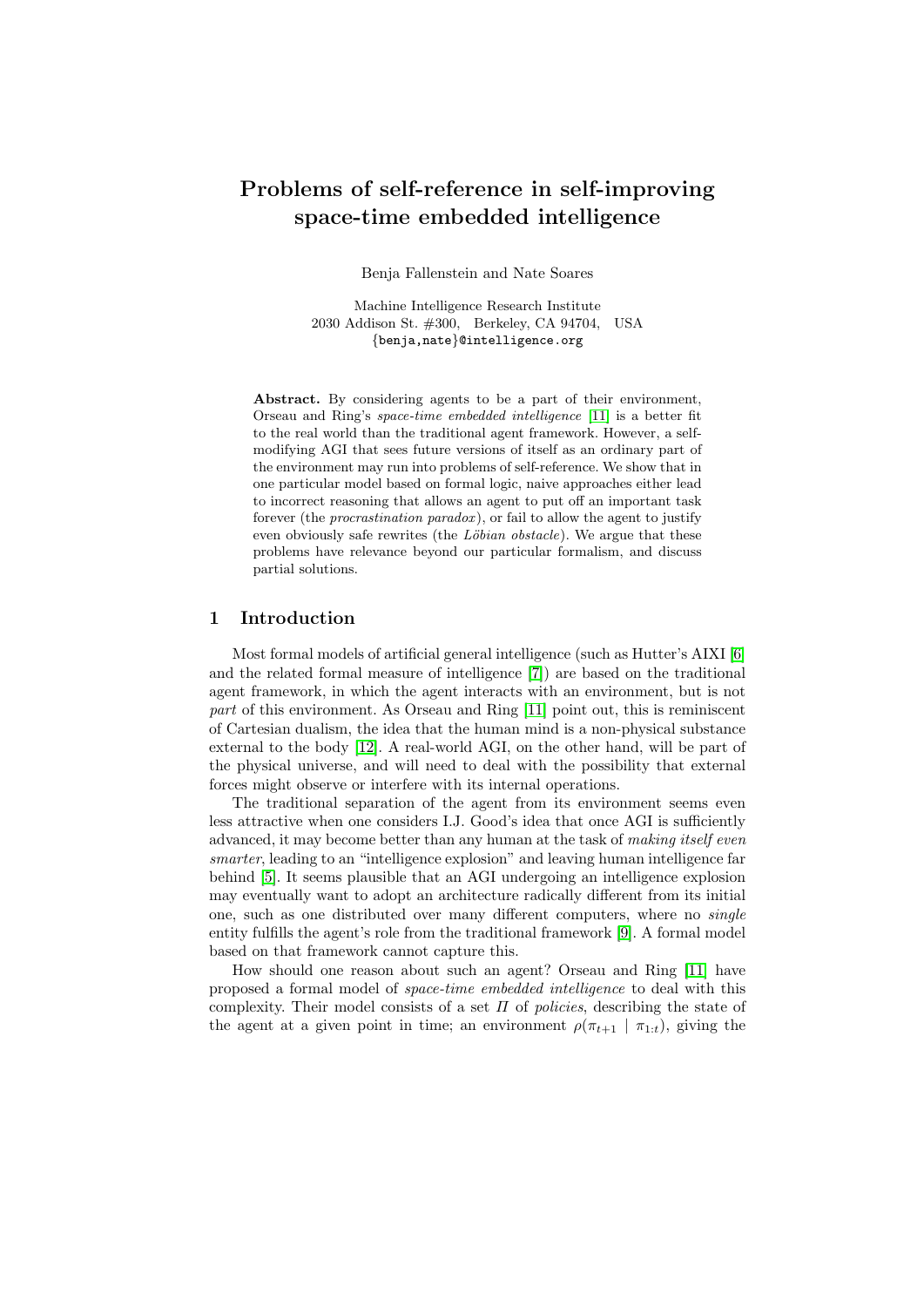probability that the policy at time  $(t + 1)$  will be  $\pi_{t+1}$ , if the policies in the previous timesteps were given by  $\pi_{1:t}$ ; a utility function  $u(\pi_{1:t}) \in [0,1]$ , giving the "reward" at time t; discount factors  $\gamma_t$  such that  $\sum_{t=1}^{\infty} \gamma_t < \infty$ ; and a subset  $\Pi^{\tilde{l}} \subseteq \Pi$  of policies of length  $\leq l$ , which describes the policies that can be run on the machine initially used to implement the AGI. They then define the optimal policy as the policy  $\pi^* \in \Pi^{\tilde{l}}$  which maximizes the expectation of the total discounted reward  $\sum_{t=1}^{\infty} \gamma_t u(\pi_{1:t})$ , subject to  $\pi_1 = \pi^*$  and the transition probabilities  $\rho(\cdot | \cdot)$ .

Orseau and Ring propose their formalism as a tool for humans to reason about AGIs they might create; they argue that to choose an optimal  $\pi^*$  "precisely represents the goal of those attempting to build an Artificial General Intelligence in our world" [\[11\]](#page-11-0). By the same token, their formalism also represents the goal of a self-improving AGI capable undergoing an intelligence explosion, and could be used by such an AGI to reason about potential self-modifications.

Unlike agents such as Hutter's AIXI, which takes as given that future versions of itself will exist and will choose actions that maximize expected utility, an agent using this framework would see future versions of itself simply as one possible part of the future environment, and would have to convince itself that these future versions behave in desirable ways. This would allow the agent to consider radical changes to its architecture on equal footing with actions that leave its code completely unchanged, and to use the same tools to reason about both.

Such an agent would have to be able to reason about its own behavior or about the behavior of an even more powerful variant, and this may prove difficult. From the halting problem to Russell's paradox to Gödel's incompleteness theorems to Tarski's undefinability of truth (a formal version of the liar paradox), logic and computer science are replete with examples showing that the ability of a formal system reason about itself is often limited by diagonalization arguments, with too much power quickly leading to inconsistency. Thus, one must be very careful when specifying the mechanism by which a space-time embedded agent reasons about its potential successors, or one may end up with a system that is either too powerful (leading to inconsistencies, allowing selfmodifications that are obviously bad), or not powerful enough (leading to an agent unable self-modify in ways that are obviously good).

With that in mind, in this paper we investigate in detail how a self-improving AGI can use a model similar to Orseau and Ring's to reason about its own future behavior. In particular, we consider agents that will only choose to perform an action (such as a self-modification) if they can find a proof that this action is, in a certain sense, safe. This architecture is very similar to that of Schmidhuber's  $Gödel$  machines [\[13\]](#page-11-2), and is one way to approach the problem of creating an AGI that is, as Goertzel [\[4\]](#page-10-4) puts it, *probably beneficial* and *almost certainly not* destructive.

Can such an AGI prove that it is safe for it to self-modify into an even more powerful version? We show that diagonalization problems arise even if it tries to prove the safety of a safe action that leaves it completely unchanged.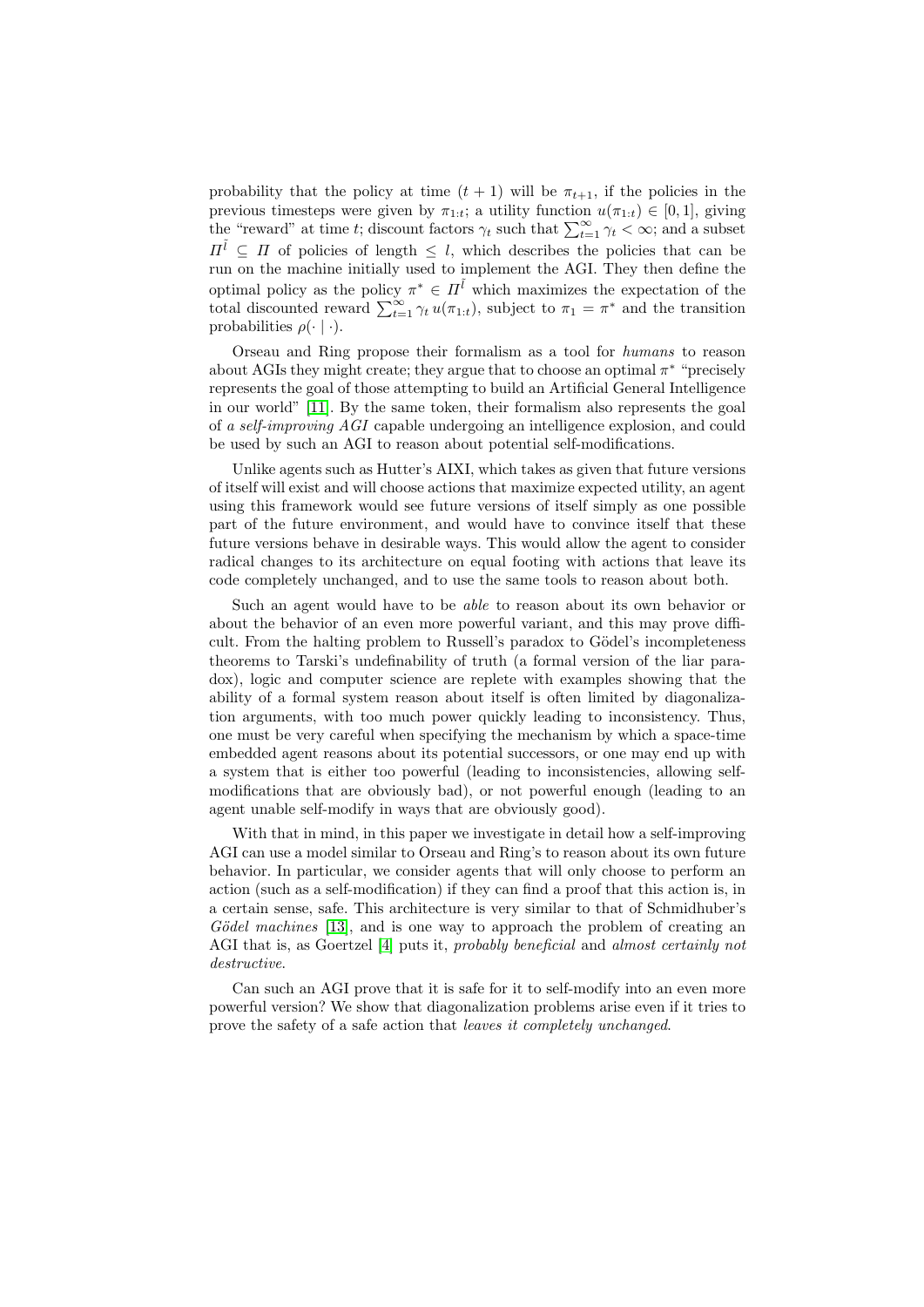Intuitively, one would expect that since a human mathematician can prove that an AGI using this architecture will only take safe actions, the AGI would be able to use the same argument to prove that leaving itself unchanged is safe (by showing that it will only take safe actions in the future). However, the human's proof uses the fact that if the AGI proves an action to be safe, this action is *actually* safe. Löb's theorem  $[8]$ , a variant of Gödel's second incompleteness theorem, implies that no consistent theory  $T$  as strong as Peano Arithmetic can show that everything provable in  $T$  is actually true:<sup>[1](#page-2-0)</sup> The human mathematician will only be able to carry out their proof in a strictly *stronger* proof system than that used by the AGI, implying that the AGI will not be able to use this proof. Yudkowsky and Herreshoff [\[15\]](#page-11-3) have called this the Löbian obstacle to self-modifying AI.

We consider two partial solutions to this problem. First, given a sound theory  $T_0$ , it is possible to construct a sound extension  $T_1$  which can show that anything provable in  $T_0$  is true. We show that an AGI using  $T_1$  can prove the safety of safe actions which modify the AGI to use  $T_0$ . One can iterate this process  $(T_{n+1}$  proves that anything provable in  $T_n$  is true), but with this method, one can only build an AGI that is able to justify a fixed number of self-modifications (an AGI using  $T_7$  can only self-modify seven times). Second, it is possible to find an infinite sequence of theories  $T_n$  in which every theory  $T_n$  proves that the next theory,  $T_{n+1}$ , is consistent; we show that under certain assumptions, this is enough to allow an AGI using  $T_n$  to prove that it is safe to self-modify into an AGI using  $T_{n+1}$ . However, neither of these solutions seems fully satisfactory.

In this work, we focus on agents that reason about their environment through formal logic (allowing for uncertainty only in the form of a probability distribution over different environments). This is not a realistic assumption. There are two reasons why we think it is still a reasonable starting point: First, although formal logic is not a good tool for reasoning about the physical environment, it is a natural tool for reasoning about the source code of future versions of an agent, and it seems likely that self-improving AGIs will need to use some form of formal logic if they want to to achieve very high confidence in a formal property of a future version's source. Second, it seems likely that many features of the following analysis will have analogs in frameworks not based on formal proofs. We give an intuitive example, based on what Yudkowsky [\[14\]](#page-11-4) calls the "procrastination paradox", of how an agent that trusts future versions of itself too much can reason itself into taking actions that are clearly unsafe. More formally, a system due to Christiano et al. [\[1\]](#page-10-6), which uses probabilities instead of proofs in an attempt to circumvent the Löbian obstacle, attains "too much self-trust" and succumbs to the procrastination paradox in almost the same form as proof-based systems [\[3\]](#page-10-7).

The authors think it likely that diagonalization problems of the type discussed here will in some form be relevant to future AGIs, and find it plausible

<span id="page-2-0"></span><sup>&</sup>lt;sup>1</sup> More precisely: T cannot prove  $\Box_T \ulcorner \varphi \urcorner \rightarrow \varphi$  for every sentence  $\varphi$ , where  $\Box_T \ulcorner \varphi \urcorner$  is the proposition in the language of T stating that the sentence  $\varphi$  is provable in T.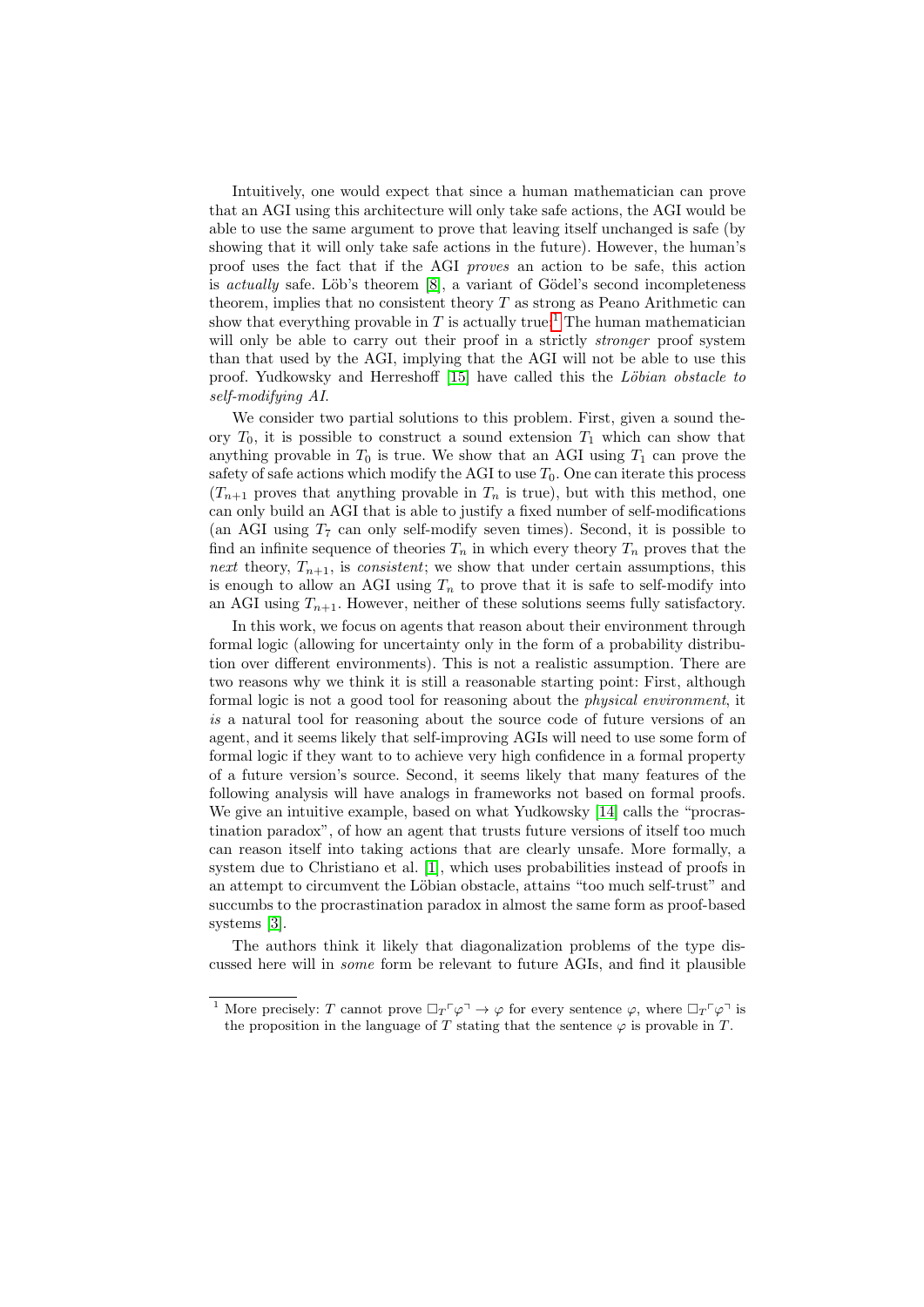that examining partial solutions in proof-based systems can lead to insights that will help address these problems, whatever exact form they end up taking.

#### 2 A myopic view of space-time embedded intelligence

In this section, we introduce the formal model of space-time embedded intelligence used in this paper. As in the traditional agent framework, we assume that there are finite sets  $A$  and  $O$  of actions and observations. However, instead of considering sequences of actions and observations, we take a "myopic" view that focuses even more on the initial choice of the AGI or of its programmers than Orseau and Ring's framework does, and assume that the agent makes only a single observation  $o \in \mathcal{O}$  and chooses a single action  $a \in \mathcal{A}$ . A policy is thus a function  $\pi \in \Pi := \mathcal{A}^{\mathcal{O}}$ . An action a includes both *external* activities (such as a command to move a robot's arm) and the internal state of the agent after making the choice, making it unnecessary to draw a sharp distinction between the two. Thus, a choice to self-modify is treated no differently from a choice to perform some external activity, and even a choice not to self-modify is conceptually no different from a choice to self-modify.

We further assume that there is a function EU :  $\mathcal{O} \times \mathcal{A} \rightarrow [0,1]$  such that  $EU(o, a)$  specifies the expected utility when choosing action a after making observation o. This function contains essentially all of our agent's model of the environment: intuitively, it combines a probabilistic model of what happens in the world if different actions are taken with a von Neumann-Morgenstern [\[10\]](#page-10-8) utility function which maps world histories to real numbers. (It is no restriction to require that the utility function take values in  $[0, 1]$ , since von Neumann-Morgenstern utilities can always be represented in this way.) We do not suppose that EU is ever *evaluated* on particular  $o$  and  $a$ ; rather, we merely assume that the agent has access to a definition of this function in the language of set theory.

The suggester-verifier architecture. We consider agents with a policy  $\pi_{\text{fb}} \in \Pi$ , the fallback policy, which specifies a default action  $\pi_{\text{fb}}(o)$  to take when making observation o, and an intelligent but not fully trusted component, the *suggester*  $\sigma$ , which tries to improve on this default action.

In this paper, for consistency, we will always enclose formulas of first-order logic in quotes,  $\lceil \cdot \rceil$  (except on the right-hand side of a turnstile, as in  $T \vdash 0 = 0$ ), and we will use overbars to denote an expression in the language of set theory denoting the *value* of a metalanguage variable: For example, if  $m = 2$  and  $n = 1$ , then  $\lceil \overline{m} \rceil \geq \overline{n} \rceil$  denotes the formula  $\lceil S(S(0)) \rceil \leq S(0) \rceil$ , where  $S(\cdot)$  is the successor function.<sup>[2](#page-3-0)</sup>

With this convention, a suggester is a deterministic algorithm taking an observation  $o \in \mathcal{O}$  and returning either an error value or an action  $a \in \mathcal{A}$  together with a formal proof of the sentence  $\text{FEU}(\overline{o}, \overline{a}) \geq \text{EU}(\overline{o}, \pi_{\text{fb}}(\overline{o}))$  in some formal theory T, such as  $T = \text{ZFC}$ . Note that the exact syntactical form of this sentence

<span id="page-3-0"></span><sup>2</sup> Technically, the language of set theory does of course not contain a symbol for the successor function, but this can be eliminated in the usual manner.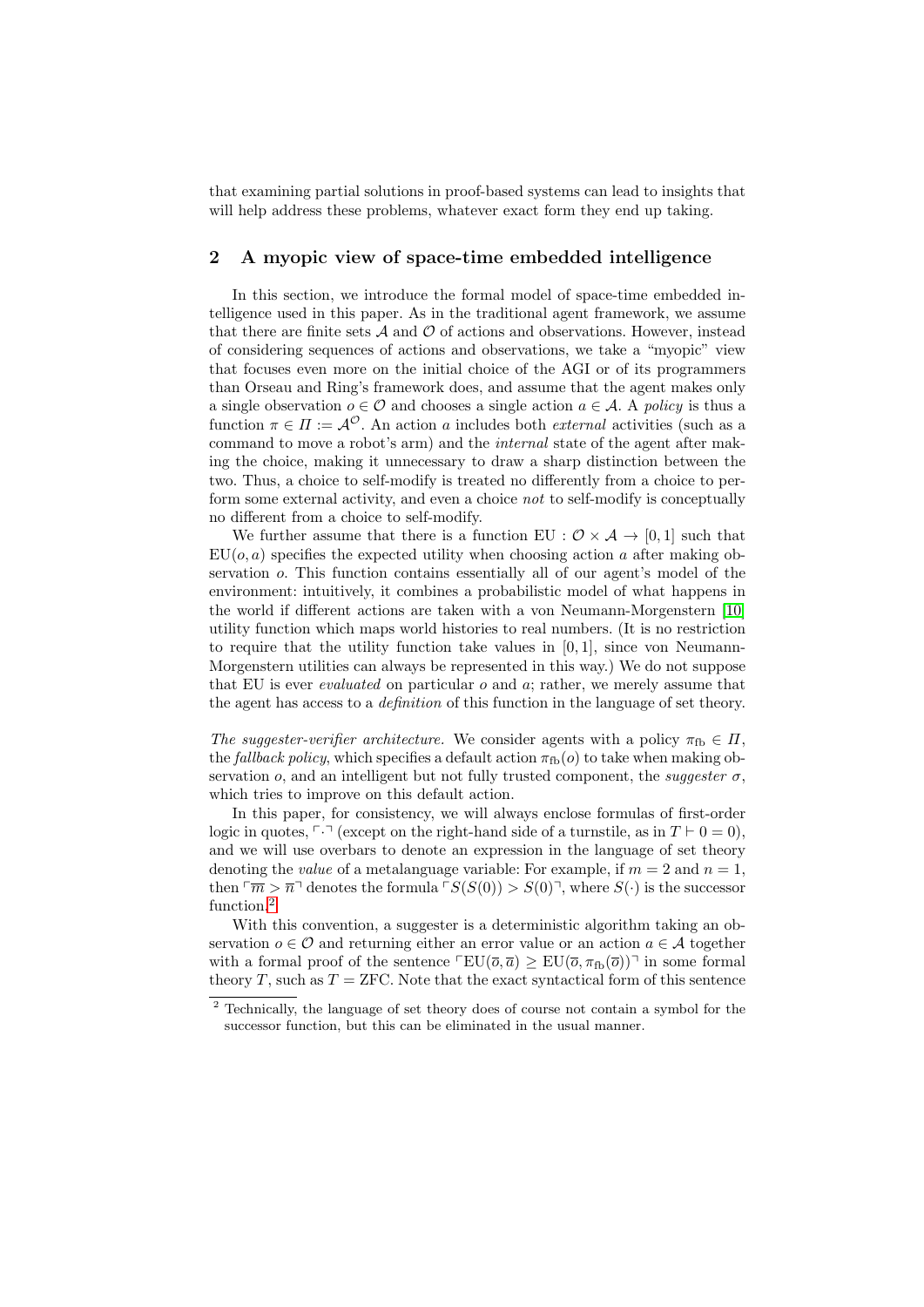depends on the agent's observation  $o$  and the suggester's proposed action  $a$ , since  $\overline{o}$  and  $\overline{a}$  denote the numerals representing the value of these metavariables.

When an agent using the suggester-verifier architecture receives an action / proof pair  $(a, p)$  from its suggester component, it checks the proof p, and executes the action a if p is a valid proof of  $\text{FEU}(\overline{o}, \overline{a}) \geq \text{EU}(\overline{o}, \pi_{\text{fb}}(\overline{o}))$ . Following Schmidhuber [\[13\]](#page-11-2), we call a sentence of this form a *target theorem*. If the suggester returns the error value, or if  $p$  is not a valid proof of the target theorem, the agent executes the fallback action  $\pi_{\text{fb}}(o)$ .

We write  $\text{sv}_T(\text{EU}^{\mathsf{T}}, \sigma, \pi_{\text{fb}}) \in \Pi$  for the policy defined by this suggesterverifier architecture, where we use the Gödel quotes around EU to indicate that EU only needs to be given in the form of a definition in the language of set theory, whereas  $\sigma$  and  $\pi_{\text{fb}}$  need to be executable programs.<sup>[3](#page-4-0)</sup> Here, T is the theory in which the suggester must prove the target theorem.

Intuitively, we have  $EU(o, sv_T(\ulcorner EU \urcorner, \sigma, \pi_{fb})(o)) \geq EU(o, \pi_{fb}(o)),$  since either  $\text{sv}_T(\ulcorner \text{EU} \urcorner, \sigma, \pi_{\text{fb}})(o) = \pi_{\text{fb}}(o)$  or T proves  $\ulcorner \text{EU}(\overline{o}, \overline{a}) \geq \text{EU}(\overline{o}, \pi_{\text{fb}}(\overline{o})) \urcorner$ , where a is the value of  $\text{sv}_T(\text{F}U^{\top}, \sigma, \pi_{\text{fb}})(o)$ ; thus, as long as T is sound (i.e., if everything T proves is actually true), the suggester-verifier architecture does at least as well as the fallback policy.

This can be understood as the "almost certainly not destructive" part of Goertzel's phrasing of the AGI safety problem: One may not be able to write down a concrete step-by-step fallback policy that solves the world's most pressing problems, but a simpler fallback policy such as "do nothing" is at least unlikely to destroy the world. Goertzel's "probably beneficial", on the other hand, is the suggester's job. The suggester-verifier architecture would allow an AGI's programmers to choose a suggester that they hope will come up with a better policy, even if they do not entirely trust it.

This architecture is very similar to that of a Gödel machine [\[13\]](#page-11-2); it becomes essentially the same if the fallback policy  $\pi_{\text{fb}}$  uses the suggester-verifier architecture to choose what actions to take in future timesteps. However, we will see below that this makes it very difficult for the suggester to prove its target theorem.

#### <span id="page-4-1"></span>3 Self-modification

In order to model self-modification, consider an agent that has made a specific observation  $o \in \mathcal{O}$  and is considering a specific action  $a \in \mathcal{A}$ , which will (among other things) have the effect of leaving the agent in a state in which it will use policy  $\pi' \in \Pi$  after making its next observation. In other words, the agent expects that after it executes action  $a$ , there will be an agent in the environment which receives another observation  $o' \in \mathcal{O}$  and takes another action  $\pi'(o')$ .

To formalize this, we assume that there is a probability distribution  $P'$ over  $\mathcal{O} \cup \{*\}$ , where  $* \notin \mathcal{O}$  is a special error value, such that  $P'(o')$  is the

<span id="page-4-0"></span> $\frac{3}{3}$  Our use of the symbol  $\pi_{\text{fb}}$  for the argument of sv<sub>T</sub> is an abuse of notation, since sv<sub>T</sub> depends on the *source code* of  $\pi_{\text{fb}}$  rather than only on the function  $\pi_{\text{fb}} : \mathcal{O} \to \mathcal{A}$ , as  $\pi_{\text{fb}}$  is referenced inside the target theorem.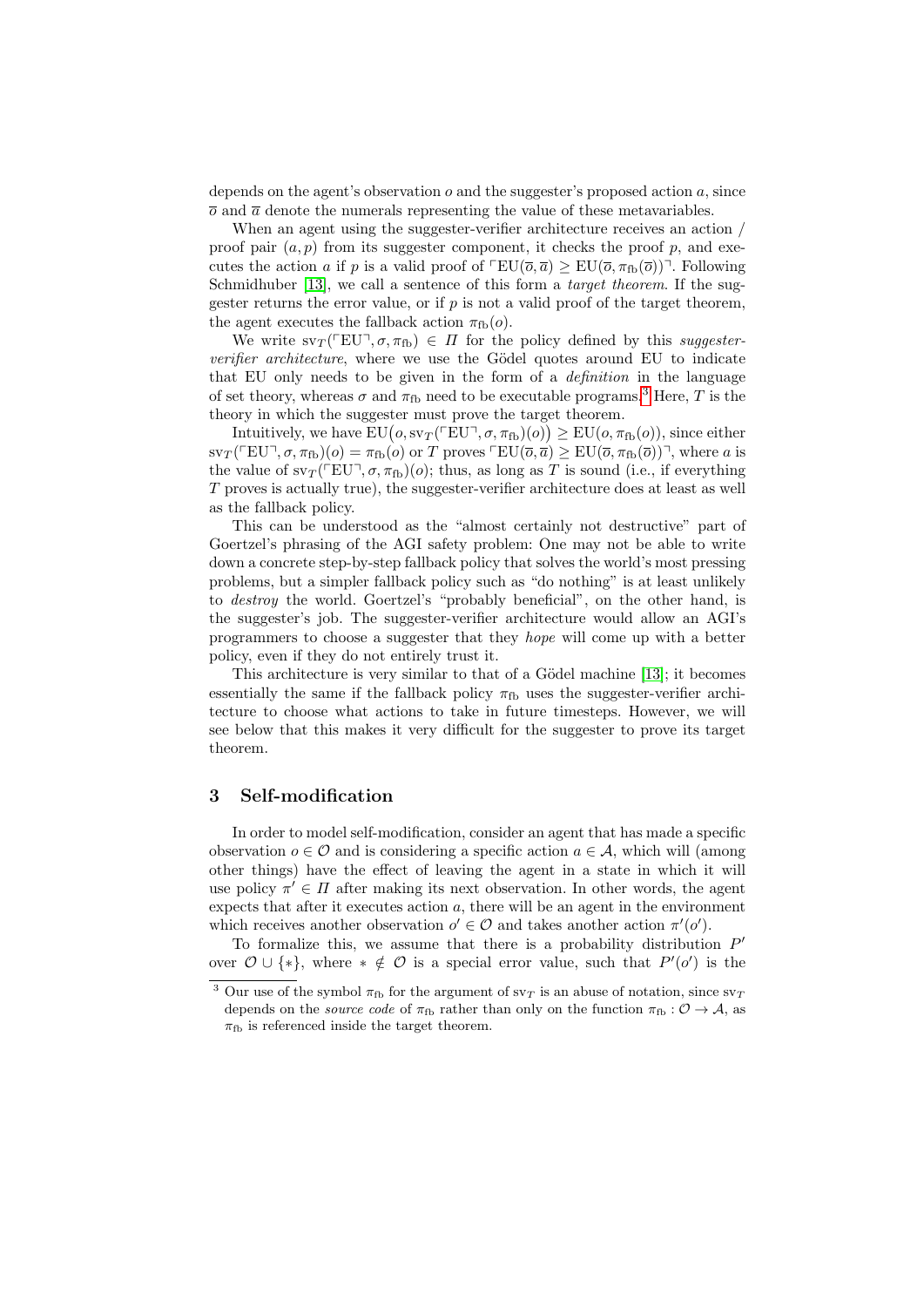agent's probability that, in the next "timestep", the environment will contain an agent which makes observation o' and executes action  $\pi'(\mathfrak{o}')$ .  $P'(*)$  denotes the probability that executing  $a$  does not in fact cause there to be an agent implementing  $\pi'$ , for example because the agent is about to be destroyed. One can think of this as the "Cartesian boundary" between the agent and the environment breaking down.

We further assume that there is a value  $EU'_* \in [0,1]$  giving the expected utility the agent expects to receive if the Cartesian boundary is broken, and a function  $EU' : \mathcal{O} \times \mathcal{A} \to [0,1]$  such that  $EU'(\rho', a')$  is the expected utility it expects to receive if the "offspring" agent makes observation  $o'$  and is *counter*- $\emph{factually$  assumed to take action  $a'$ : that is, we assume that the agent modelsthe world in a way that allows it to evaluate what would happen if its offspring took an action different from its actual one. (For example, the agent could model its world as a Bayes net.)

We assume that  $EU'_{*}$  and  $EU'$  are definable in the language of set theory, and that the agent is able to prove

<span id="page-5-0"></span>
$$
T \ \vdash \ \mathrm{EU}(\overline{o}, \overline{a}) \ = \ P'(*) \cdot \mathrm{EU}'_* \ + \ \sum_{o' \in \mathcal{O}} P'(o') \cdot \mathrm{EU}'(o', \pi'(o')), \qquad (1)
$$

since this equation simply rewrites the expected utility of action  $a$  as a sum over all cases in  $\mathcal{O}\cup\{*\}$ , using the fact that  $EU'(\rho', \pi'(\rho'))$  returns the expected utility when counterfactually assuming that the offspring performs action  $\pi'(o')$ , which happens to be the action the offspring will *actually* perform if it observes  $o'$ .

We are particularly interested in the case where executing a implements a policy  $\pi'$  that again uses the suggester-verifier architecture:  $\pi' = s v_{T'}$  ( $\ulcorner$ EU<sup> $\prime$ </sup>,  $\sigma', \pi'_{\text{fb}}$ ) for some theory  $T'$ , suggester  $\sigma'$ , and fallback policy  $\pi'_{\text{fb}}$  used by the offspring agent. We further restrict consideration to policies where

<span id="page-5-1"></span>
$$
T \ \vdash \ P'(*) \cdot \mathrm{EU}'_* \ + \ \sum_{o' \in \mathcal{O}} P'(o') \cdot \mathrm{EU}'(o', \pi'_{\mathrm{fb}}(o')) \ \geq \ \mathrm{EU}(\overline{o}, \pi_{\mathrm{fb}}(\overline{o})). \tag{2}
$$

This condition says that if the agent takes action a, adopting policy  $\pi'$ , then assuming counterfactually that the "offspring" agent takes the action  $\pi'_{\text{fb}}(o')$ that the new fallback policy would choose (whether or not this is equal to the offspring agent's actual action  $\pi'(\mathfrak{o}'))$ , then the expected utility is at least that obtained by the "parent" agent's fallback policy  $\pi_{\text{fb}}$ . If, in addition,

$$
T \ \vdash \ \forall o' \in \mathcal{O}: \ \mathrm{EU}'(o', \pi'(o')) \ \ge \ \mathrm{EU}'(o', \pi'_{\mathrm{fb}}(o')), \tag{3}
$$

then [\(1\)](#page-5-0) and [\(2\)](#page-5-1) together imply that T proves the target theorem  $\sqrt{\overline{c}}$   $\sqrt{\overline{a}}$  >  $EU(\overline{o}, \pi_{\text{fb}}(\overline{o}))$ <sup>7</sup>, allowing the parent's suggester  $\sigma$  to justify choosing the action a, as desired.

But is it provable in T that  $EU'(\rho', \pi'(\rho')) \geq EU'(\rho', \pi'_{\text{fb}}(\rho'))$ ? When justifying the initial choice of the suggester-verifier architecture, we proved in our informal metalanguage that  $EU(o, sv_T(\ulcorner EU \urcorner, \sigma, \pi_{fb})(o)) \geq EU(o, \pi_{fb}(o))$  by arguing that the suggester-verifier either returns the same action as  $\pi_{\text{fb}}$ , or the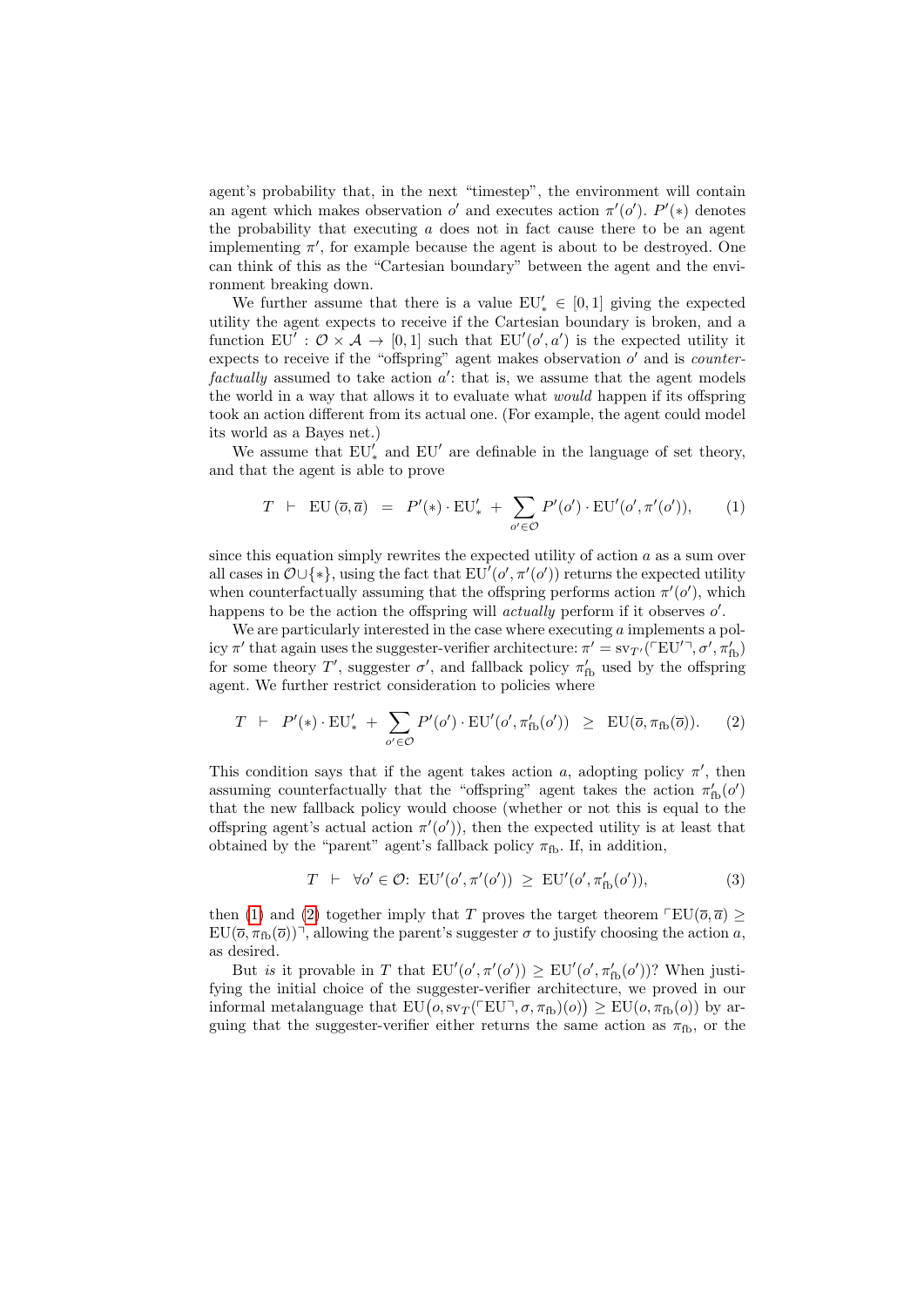suggester has found a proof in  $T$  that the action chosen is at least as good as that chosen by  $\pi_{\text{fb}}$ . We would like the parent agent to be able to justify creating an offspring of the same architecture by the same argument that we used to justify this architecture in the first place.

Here we run into the "Löbian obstacle" [\[15\]](#page-11-3). Our argument in the metalanguage required the fact that we believe that  $T$  is sound: if there is a proof in  $T$ that  $\text{TEU}(\overline{o}, \overline{a}) \geq \text{EU}(\overline{o}, \pi_{\text{fb}}(\overline{o}))$ , then we believe that this inequality does in fact hold. Write  $\Box_{T'}\Box_{\mathcal{O}}$  for the proposition in the language of set theory that states that  $\varphi$  is provable in T'. In order to carry out the intended proof in T, T needs to be able to prove that T' is sound. We assume that for every predicate  $\lceil \varphi(n) \rceil$ in the language of set theory,

<span id="page-6-3"></span>
$$
T \ \vdash \ \forall n \in \mathbb{N}: \ \Box_{T'} \ulcorner \varphi(\overline{n}) \urcorner \ \to \ \varphi(n) \tag{4}
$$

Since  $\mathcal O$  and  $\mathcal A$  are finite sets, we can identify them with subsets of N, and conclude that for every predicate  $\lceil \varphi(o', a') \rceil$ ,

<span id="page-6-0"></span>
$$
T \ \vdash \ \forall o' \in \mathcal{O}, a' \in \mathcal{A}: \ \Box_{T'} \ulcorner \varphi(\overline{o'}, \overline{a'}) \urcorner \ \to \ \varphi(o', a'). \tag{5}
$$

Specifically, we apply this to  $\ulcorner \varphi(\omicron', a')\urcorner = \ulcorner EU'(\omicron', a') \geq EU'(\omicron', \pi'_{\text{fb}}(\omicron'))\urcorner$ ; in other words, if the inequality is provable, it is true.

Now, the parent agent's suggester can formally carry out the argument that we earlier gave in the metalanguage: by inspecting the source code of the new suggester-verifier  $\pi'$ , it can be shown that

<span id="page-6-1"></span>
$$
T \ \vdash \ \forall o' \in \mathcal{O}: \ \Box_{T'} \ulcorner \varphi(\overline{o'}, \pi'(\overline{o'})) \urcorner \ \vee \ (\pi'(o') = \pi'_{\text{fb}}(o')), \tag{6}
$$

since either the new suggester  $\sigma'$  returns a proof of a target theorem  $\lceil \varphi(\overline{\sigma'}, \overline{\alpha'}) \rceil$ , in which case  $\pi'(o') = a'$  and thus  $\lceil \varphi(\overline{o'}, \pi'(o')) \rceil$  is provable, or else  $o'$  fails, in which case  $\pi'(o')$  equals the fallback action  $\pi'_{\text{fb}}(o')$ .

Together, [\(5\)](#page-6-0) and [\(6\)](#page-6-1) imply

<span id="page-6-2"></span>
$$
T \ \vdash \ \forall o' \in \mathcal{O}: \ EU'(o', \pi'(o')) \ \geq \ EU'(o', \pi'_{\text{fb}}(o')) \tag{7}
$$

(since  $\pi'(o') = \pi'_{\text{fb}}(o')$  clearly implies  $EU'(o', \pi'(o')) = EU'(o', \pi'_{\text{fb}}(o'))$ , and hence also the inequality). Finally,  $(1)$ ,  $(2)$  and  $(7)$  together imply that T proves the target theorem  $\sqrt{\text{EU}(\overline{o}, \overline{a})} \geq \text{EU}(\overline{o}, \pi_{\text{fb}}(\overline{o}))^T$ .

## 4 The Löbian obstacle and the procrastination paradox

The proof in the previous section shows that it's possible to prove the target theorem  $\text{FEU}(\overline{o}, \overline{a}) \geq \text{EU}(\overline{o}, \pi_{\text{fb}}(\overline{o}))$  in T if assumptions [\(1\)](#page-5-0), [\(2\)](#page-5-1) and [\(4\)](#page-6-3) are satisfied. Assumptions [\(1\)](#page-5-0) and [\(2\)](#page-5-1) are about the environment, essentially stating that the action a successfully executes a self-modification and that the new fallback policy does at least as well as the old fallback policy, respectively. Assumption  $(4)$ , on the other hand, is an assumption about the first-order theories  $T$  and  $T'$ .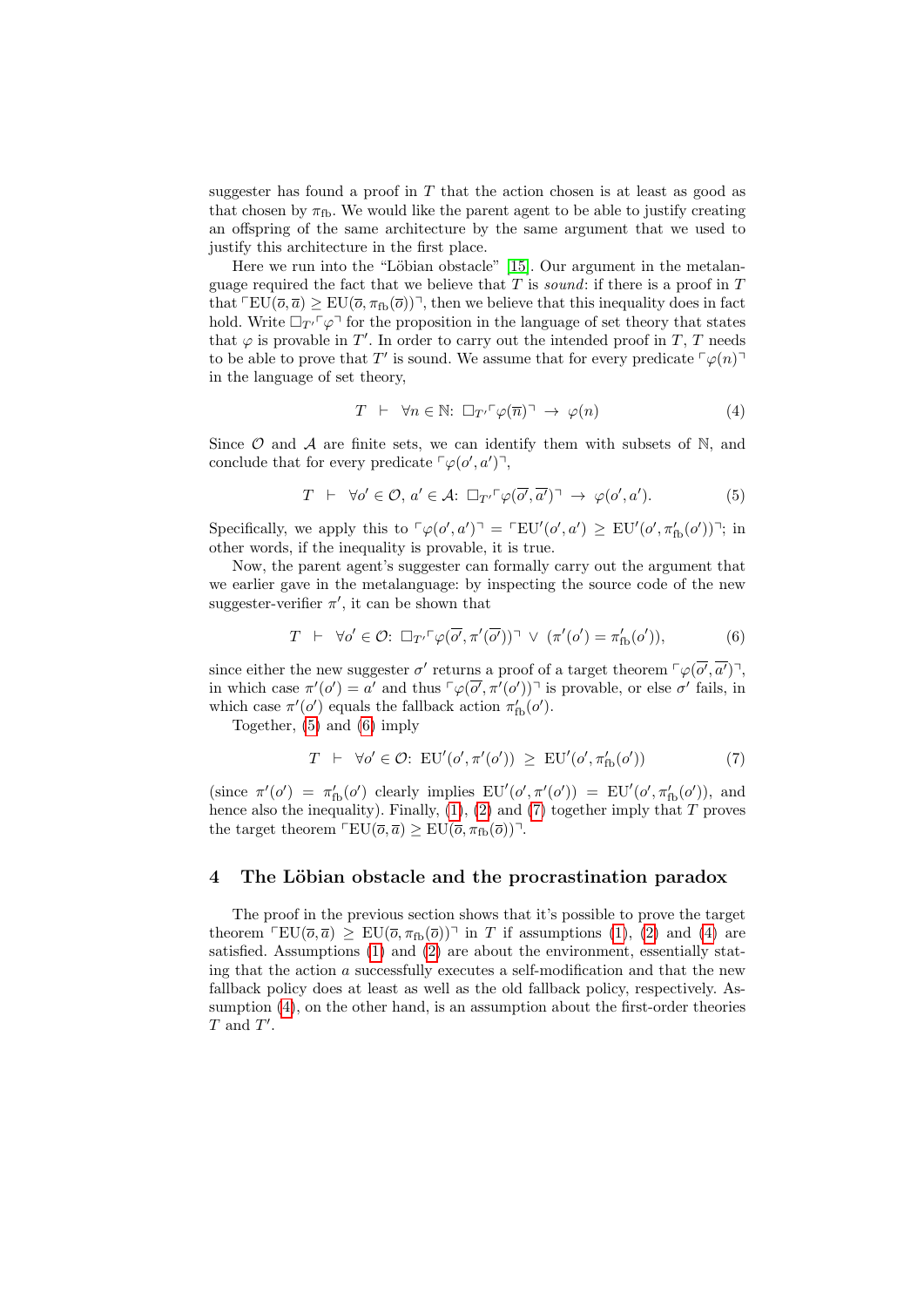Naively, we might expect that one should be able to have  $T = T'$ : that our agent would be able to keep using the same theory when rewriting itself. By the diagonal lemma, it is possible to construct a theory  $T = T'$  that extends ZFC and satisfies [\(4\)](#page-6-3). However, if we substitute  $\varphi(n) \equiv (0 = 1)$  in (4), we see that this axiom is saying "if a contradiction is provable in  $T'$ , then a contradiction is true", which is equivalent to "no contradiction is provable in  $T''$ ", or simply "T' is consistent". Hence, if we set  $T = T'$ , then [\(4\)](#page-6-3) says that T shows its own consistency, which by Gödel's second incompleteness theorem implies that  $T$ is inconsistent. Löb's theorem  $[8]$  sharpens this by showing that whenever  $(4)$ holds for  $T = T'$  and any  $\varphi(n)$ , then we must already have  $T \vdash \ulcorner \forall n : \varphi(n) \urcorner$ . We certainly don't want T to prove  $\ulcorner \forall o' \in \mathcal{O}, a' \in \mathcal{A}$ :  $\text{EU}'(o', a') \geq \text{EU}'(o', \pi'_{\text{fb}}(o'))$ <sup> $\urcorner$ </sup>, which would say that the new fallback policy is the worst of all possible policies!

Gödel's and Löb's theorems make use of much of the structure of proofs in first-order logic, and one might wonder whether these problems are mere artifacts of our use of formal proofs in the suggester-verifier architecture. The following version of the argument, however, suggests that the problem extends beyond this context.

Imagine an agent which trusts its own reasoning and has a goal that a certain button be pressed. This agent does not care when this button is pressed. The agent must choose between two possible actions: Either press the button immediately, or do nothing, in which case its source code remains unchanged and it will find itself in exactly the same situation in the next timestep. The agent reasons as follows: "Suppose that I don't press the button now. Then either I press the button in the next timestep, or I must have found an argument showing that even if I do not press the button in the next round, it will still get pressed eventually. Either way, the button will get pressed eventually. Therefore, it is fine not to press the button now." Thus, the agent does not press the button in the current timestep; and all subsequent timesteps are exactly the same, implying that the button is never pressed. This is called the procrastination paradox [\[14\]](#page-11-4) by analogy to a human who is perenially planning to get around to doing a certain piece of work "later".

Given [\(4\)](#page-6-3) and  $T = T'$ , it is not difficult to formalize this reasoning using the proof from the previous section (we set  $\mathcal{O} := \{\hat{o}\}; \mathcal{A} := \{1, 0\}$  for pressing and not pressing the button;  $EU(\hat{o}, 1) := 1$ ; and  $EU(\hat{o}, 0) := EU(\hat{o}, sv_T(\text{F}U^T, \sigma, \pi_{\text{fb}})),$ with  $\pi_{\text{fb}}(\hat{o}) = 1$ . But at the same time, the informal reasoning does not depend on details of how our AGI works; it merely requires a sufficient amount of trust in the reasoning of the agent's successor. In fact, different formal versions of the same intuitive argument have been used in [\[14\]](#page-11-4) and [\[3\]](#page-10-7) to show problems with two distinct attempts at avoiding the Löbian obstacle.

What happens if we set  $T = T' = ZFC$ , which is generally assumed to be consistent? In this case, [\(4\)](#page-6-3) fails to hold, our proof does not go through, and we have run into the Löbian obstacle headfirst: our agent is not able to rewrite itself. But if we consider the situation of the procrastination paradox, it becomes apparent that there is an upside to this shortcoming, in that failure to choose the rewriting action 0 in this case means choosing the action 1 and actually pressing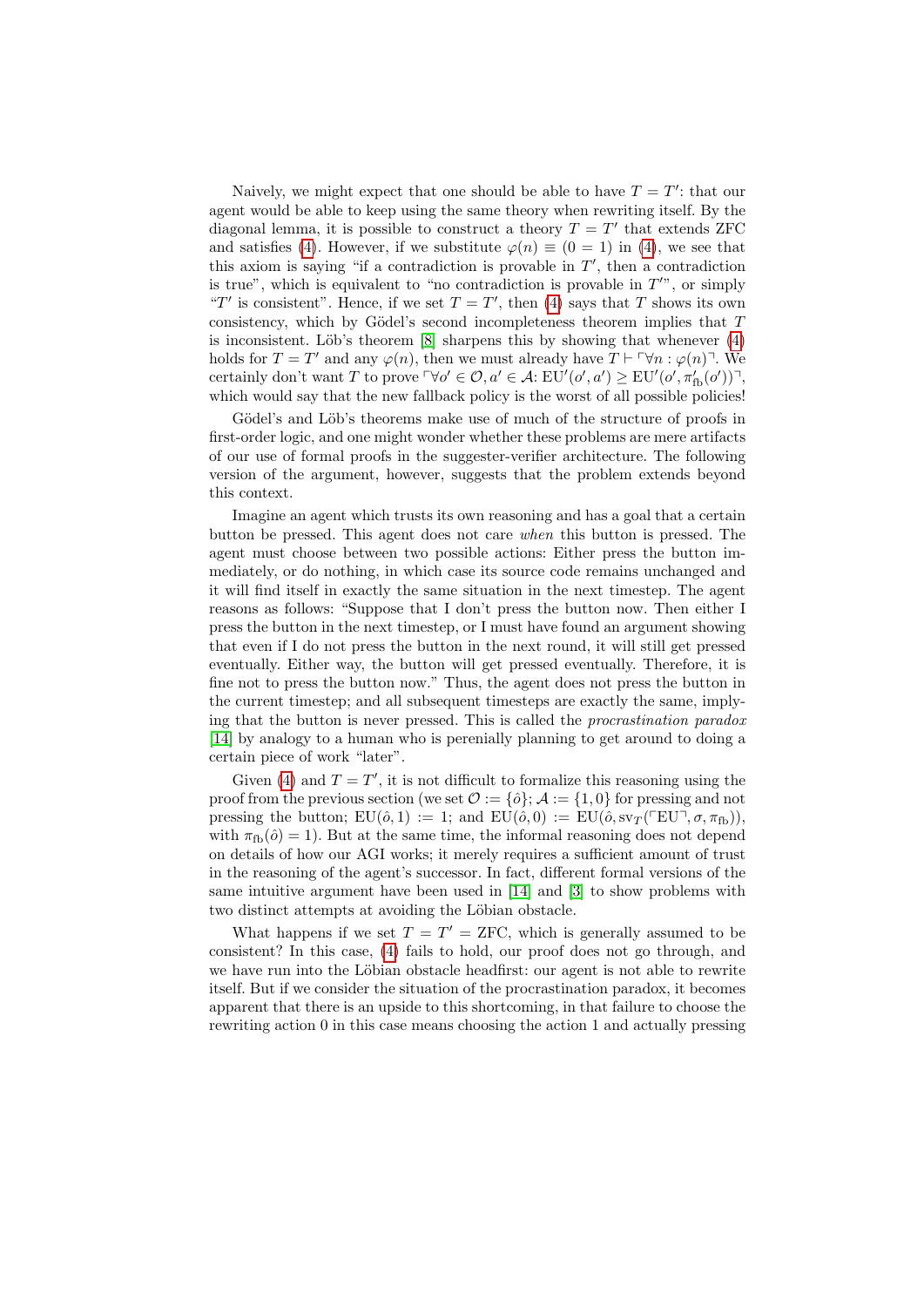the button. Thus, we can see the Löbian obstacle as the way that ZFC solves the procrastination paradox. A good solution to the Löbian obstacle must take care not to reintroduce this paradox.

## 5 Partial solutions

Because of Löb's theorem, we cannot hope to have  $T = T'$  if our proof is to go through: suggester-verifier agents cannot keep using the same theory to verify proofs as they self-modify. The simplest way to push our proof through, then, is one discussed in [\[15\]](#page-11-3): Let  $T_0 := ZFC$  and let  $T_{n+1}$  be the extension of  $T_n$  by the axiom schema  $\nabla n \in \mathbb{N}$ :  $\Box_{T_n} \ulcorner \varphi(\overline{n}) \urcorner \rightarrow \varphi(n) \urcorner$ , for every formula  $\varphi(n)$ . One can easily show that  $T_n$  is consistent for every n if one assumes  $ZFC +$  the existence of a strongly inaccessible cardinal, the same assumption usually made to show the consistency of ZFC. Then we can set, for example,  $T = T_7$  and  $T' = T_6$ , which allows the parent agent's suggester to use the axiom schema to conclude the target theorem. This makes our proof go through, but it implies that our agent can only rewrite itself seven times before it reaches  $T_0$  and cannot use the same argument to justify further rewrites. This "solution" does not seem particularly satisfactory, but it may point the way to better insights.

A more promising result [\[2\]](#page-10-9) shows that it is possible to have an infinite sequence of sound theories  $T_n$  (i.e., theories proving only true things) such that we have

<span id="page-8-1"></span>
$$
T_n \ \vdash \ \forall k \in \mathbb{N}: \Box_{T_{n+1}} \ulcorner \varphi(\overline{k}) \urcorner \ \to \ \varphi(k) \tag{8}
$$

for all  $\varphi(k)$  of the form  $\forall \ell \in \mathbb{N}$ .  $\psi(k, \ell)$ , where  $\psi(k, \ell)$  is primitive recursive, i.e., its truth value is a primitive recursive function of  $k$  and  $\ell$ . This is the case, for example, if the environment is computable with a bounded amount of computational resources per timestep, and  $\psi(k, \ell)$  is some property of what happens in the first  $\ell$  timesteps, such as "up to time  $\ell$ , the AI does not destroy the world". Since in this case, the indices  $n$  go up rather than down, an agent using this system is able to justify an indefinite sequence of rewrites.

An agent using the suggester-verifier architecture can make use of this result if its utility function has the form of a discounted sum over different timesteps, similar to Orseau and Ring's formalism: Suppose that  $EU'$  can be written as

$$
EU'(o',a') = \sum_{t=0}^{\infty} \gamma_t \cdot EU'(o',a',t),
$$

where  $EU' (o', a', t) \in [0, 1]$  is the expected "utility" received t timesteps into the future if in the next timestep, the offspring agent makes observation  $o'$  and takes action a', and  $\gamma_t$  is a discount factor such that  $\sum_{t=0}^{\infty} \gamma_t < \infty$ . Then, the predicate  $\ulcorner \varphi(\mathit{o}', \mathit{a}') = \ulcorner \mathbf{EU}'(\mathit{o}', \mathit{a}') \geq \mathbf{EU}'(\mathit{o}', \pi'_{\text{fb}}(\mathit{o}')) \urcorner$  for which we need [\(5\)](#page-6-0) to hold is provably equivalent to

<span id="page-8-0"></span>
$$
\ulcorner \sum_{t=0}^{\infty} \gamma_t \cdot \mathbf{EU}'(o', a', t) \geq \sum_{t=0}^{\infty} \gamma_t \cdot \mathbf{EU}'(o', \pi'_{\text{fb}}(o'), t) \rceil, \tag{9}
$$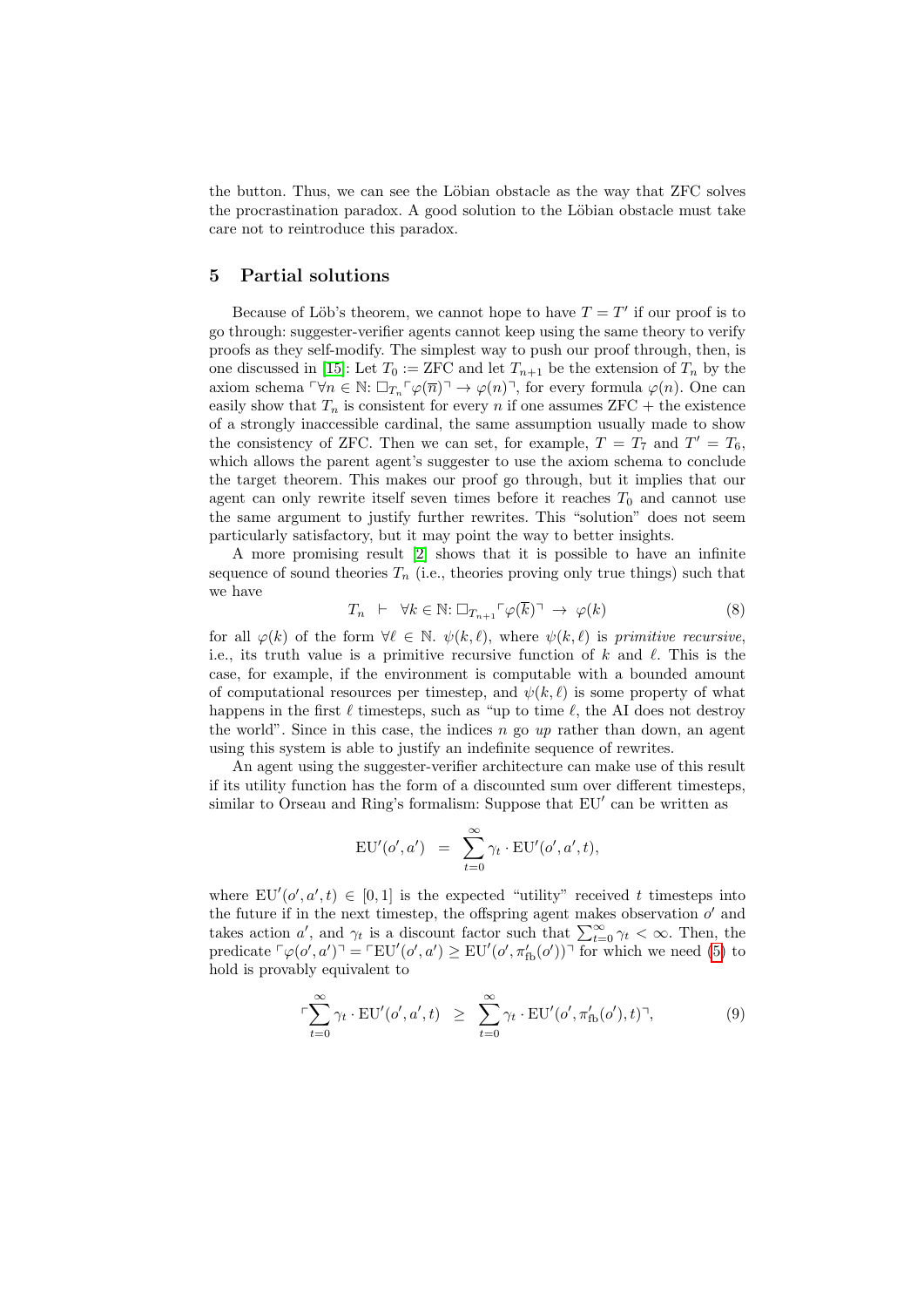which in turn is provably equivalent to

<span id="page-9-0"></span>
$$
\ulcorner \forall T \in \mathbb{N}: \sum_{t=0}^{T} \gamma_t \cdot \mathbf{E} \mathbf{U}'(o', a', t) + \sum_{t=T+1}^{\infty} \gamma_t \geq \sum_{t=0}^{T} \gamma_t \cdot \mathbf{E} \mathbf{U}(o', \pi'_{\text{fb}}(o'), t) \cdot \mathbf{U}(10)
$$

(To see this, first note that [\(9\)](#page-8-0) is the limit of the inequality in [\(10\)](#page-9-0) for  $T \to \infty$ ; thus, [\(10\)](#page-9-0) implies [\(9\)](#page-8-0). In the other direction, note that  $\gamma_t \geq \gamma_t \cdot \text{EU}'(o', a', t) \geq 0$ for all  $o', a',$  and t.) Moreover, if  $EU'(\cdot, \cdot, \cdot)$ ,  $\gamma_t$  and  $c := \sum_{t=0}^{\infty} \gamma_t$  are all rationalvalued and primitive recursive, [\(10\)](#page-9-0) has the form required in [\(8\)](#page-8-1), because the infinite sum  $\sum_{t=T+1}^{\infty} \gamma_t$  can be expressed as  $c - \sum_{t=0}^{T} \gamma_t$ . Thus, an agent using  $T_n$  is able to show that if a later version of the agent proves [\(9\)](#page-8-0) in  $T_{n+1}$ , then [\(9\)](#page-8-0) is in fact true, allowing the proof presented in Section [3](#page-4-1) to go through.

#### 6 G¨odel machines

Our suggester-verifier formalism is very similar to Schmidhuber's Gödel machine architecture [\[13\]](#page-11-2), and it is natural to wonder whether our techniques for justifying self-modification can be adopted to Schmidhuber's framework. Unfortunately, we run into difficulty when attempting to do so.

While the Gödel machine is somewhat more realistic than our formalism (it avoids our big discrete timesteps and has other nice properties), it is simple enough to tweak our formalism to produce something very similar to a Gödel machine. In our terminology, a Gödel machine is a suggester-verifier agent with a fallback policy that rewrites the agent into another suggester-verifier agent (with a fallback policy that rewrites the agent into yet another suggester-verifier agent, and so on). Note that we consider the agent taking no action to be a special case of this, where the agent rewrites itself into an identical agent.

Under this interpretation, it is clear that the obstacles we have encountered apply to Gödel machines as well. Consider a Gödel machine  $G_1$  whose fallback policy would "rewrite" it into another Gödel machine  $G_2$  with the same suggester (proof searcher, in Schmidhuber's terminology).  $G_1$ 's suggester now wants to prove that it is acceptable to instead rewrite itself into  $G'_2$ , a Gödel machine with a very slightly modified proof searcher. It must prove that  $G_2'$  will obtain at least as much utility as  $G_2$ . In order to do so, naively we would expect that  $G_2'$  will again only execute rewrites if its proof searcher has shown them to be useful; but clearly, this runs into the Löbian obstacle, unless  $G_1$  can show that theorems proven by  $G_2'$  are in fact true.

We could attempt to use the techniques in this paper to make the proof go through, but this would require us to accept that  $G_2'$  uses a strictly weaker proof system than  $G_1$ , which seems like a departure from the framework envisioned by Schmidhuber. Worse, even if we do so, it would not at all be clear how to prove [\(2\)](#page-5-1): In the Gödel machine setting,  $\pi_{\text{fb}}$  and  $\pi'_{\text{fb}}$  would themselves be Gödel machines and hence suggester-verifiers. Thus, proving [\(2\)](#page-5-1) would again require reasoning about agents that search for proofs: We have reduced our initial problem to a different one that is just as difficult. (In our own formalism, we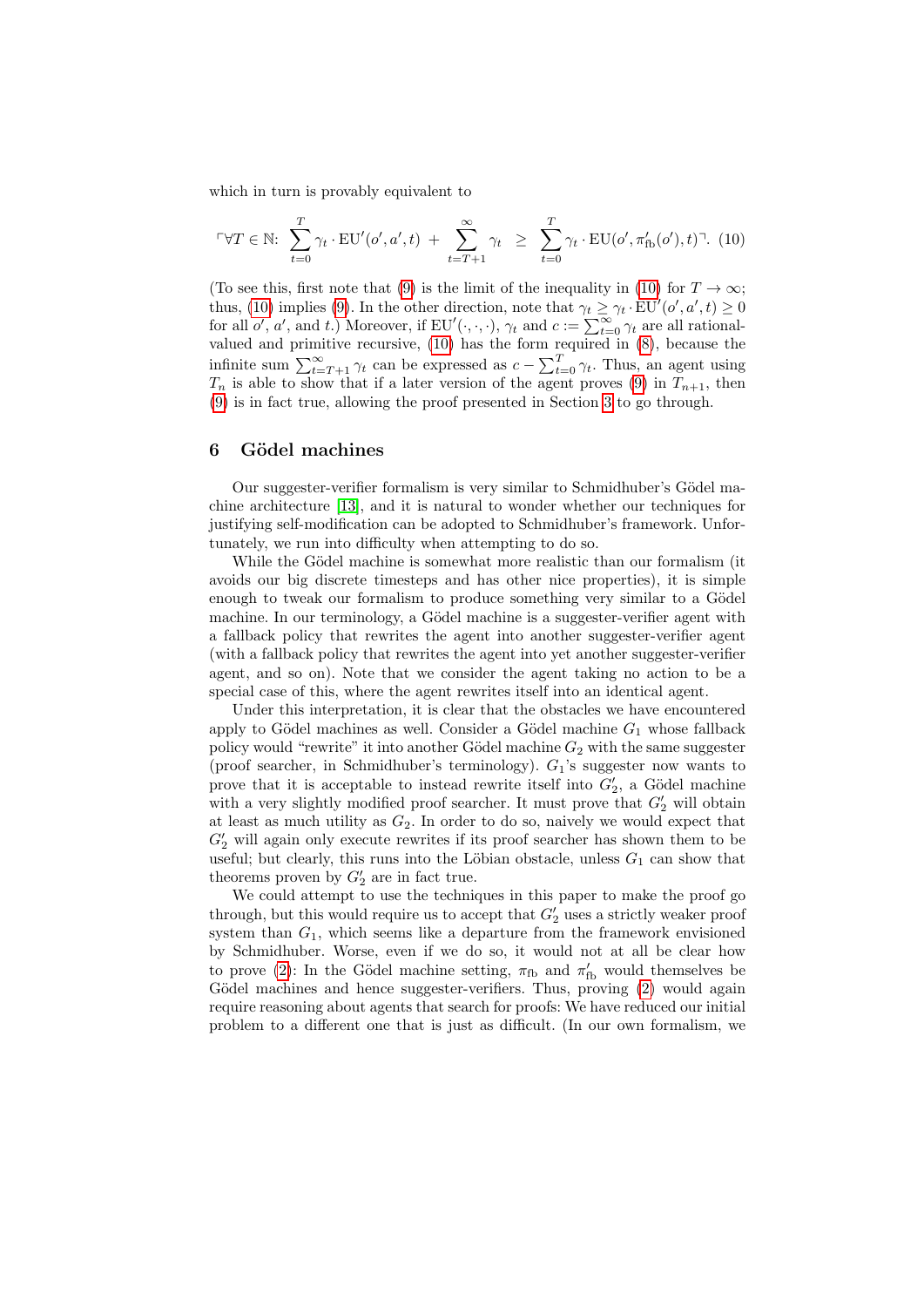solve this problem by choosing  $\pi_{\text{fb}}$  and  $\pi_{\text{fb}}'$  to be "object-level" policies involving no proof search—in the simplest case, mere lookup tables that specify which action should be taken given the observation.)

## 7 Conclusions

In this paper, we have introduced a concrete formalism for space-time embedded intelligence that a proof-based AGI can use to reason about its own future behavior. We have shown how, under certain assumptions, an agent using this formalism is able to justify minor self-modifications that leave its overall architecture intact.

However, in doing so, we have seen that naive approaches run into one of two major problems of self-reference: the *procrastination paradox*, which allows an agent to put off an important task forever, or the  $Löbian$  obstacle, which prevents an agent from justifying even clearly safe rewrites. Hurdles such as these should make the reader wary of accepting intuitively plausible formalisms allowing for self-modification before seeing a formal version that provably avoids these obstacles. We discussed partial solutions, but finding a fully satisfactory solution remains an open problem.

## References

- <span id="page-10-6"></span>1. Paul Christiano, Eliezer Yudkowsky, Marcello Herreshoff, and Mihaly Barasz. Definability of truth in probabilistic logic. [http://intelligence.org/files/](http://intelligence.org/files/DefinabilityOfTruthInProbabilisticLogic-EarlyDraft.pdf) [DefinabilityOfTruthInProbabilisticLogic-EarlyDraft.pdf](http://intelligence.org/files/DefinabilityOfTruthInProbabilisticLogic-EarlyDraft.pdf), 2013.
- <span id="page-10-9"></span>2. Benja Fallenstein. An infinitely descending sequence of sound theories each proving the next consistent. [https://intelligence.org/files/ConsistencyWaterfall.](https://intelligence.org/files/ConsistencyWaterfall.pdf) [pdf](https://intelligence.org/files/ConsistencyWaterfall.pdf), 2013.
- <span id="page-10-7"></span>3. Benja Fallenstein. Procrastination in probabilistic logic. [https://intelligence.](https://intelligence.org/files/ProbabilisticLogicProcrastinates.pdf) [org/files/ProbabilisticLogicProcrastinates.pdf](https://intelligence.org/files/ProbabilisticLogicProcrastinates.pdf), 2014.
- <span id="page-10-4"></span>4. Ben Goertzel. Golem: Toward an agi meta-architecture enabling both goal preservation and radical self-improvement. <http://goertzel.org/GOLEM.pdf>, 2010.
- <span id="page-10-2"></span>5. Irving John Good. Speculations concerning the first ultraintelligent machine. Advances in computers, 6(31):88, 1965.
- <span id="page-10-0"></span>6. Marcus Hutter. Universal Artificial Intelligence: Sequential Decisions based on Algorithmic Probability. Springer, Berlin, 2005.
- <span id="page-10-1"></span>7. Shane Legg and Marcus Hutter. A formal measure of machine intelligence. In Proc. 15th Annual Machine Learning Conference of Belgium and The Netherlands  $(Benelearn'06)$ , pages 73–80, Ghent, Belgium, 2006.
- <span id="page-10-5"></span>8. M. H. Lob. Solution of a problem of Leon Henkin. J. Symb. Log.,  $20(2):115-118$ , 1955.
- <span id="page-10-3"></span>9. Luke Muehlhauser and Laurent Orseau. Laurent Orseau on Artificial General Intelligence (interview). [http://intelligence.org/2013/09/06/](http://intelligence.org/2013/09/06/laurent-orseau-on-agi/) [laurent-orseau-on-agi/](http://intelligence.org/2013/09/06/laurent-orseau-on-agi/), 2013.
- <span id="page-10-8"></span>10. Ludwig Johann Neumann and Oskar Morgenstern. Theory of games and economic behavior, volume 60. Princeton university press Princeton, NJ, 1947.